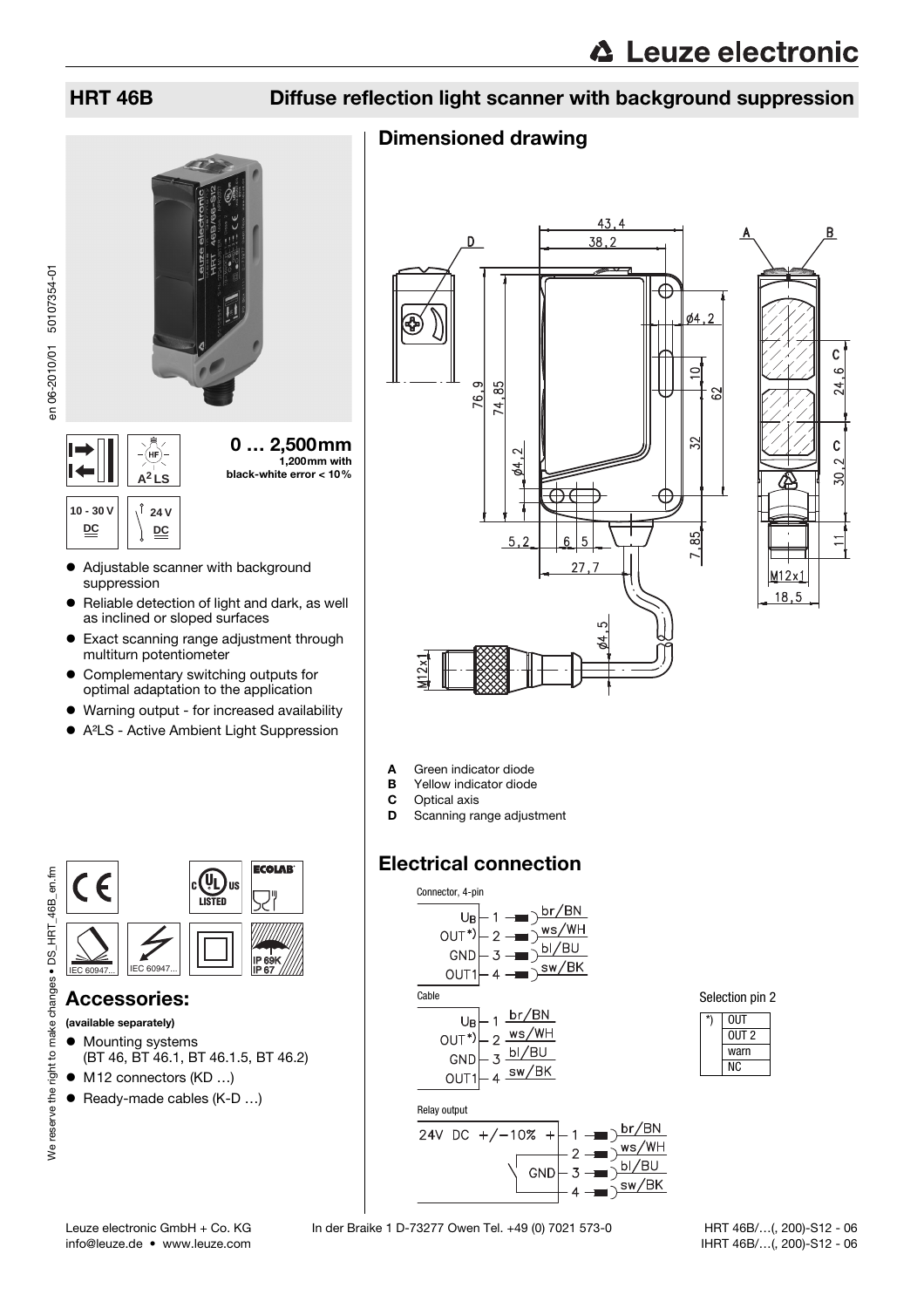# **∆ Leuze electronic**

# HRT 46B

 $2.500$ 



#### Remarks

- $\bullet$  Approved purpose: This product may only be used by qualified personnel and must only be used for the approved purpose. This sensor is not a safety sensor and is not to be used for the protection of persons.
- $\bullet$  With the set scanning range, a tolerance of the upper scanning range limit is possible depending on the reflection properties of the material surface.

8) Rating voltage 50V

5) The push-pull switching outputs must not be connected in parallel 6) Suitable spark extinction must be provided with inductive or capac

7) 2=polarity reversal protection, 3=short-circuit protection for all outputs

6) Suitable spark extinction must be provided with inductive or capacitive loads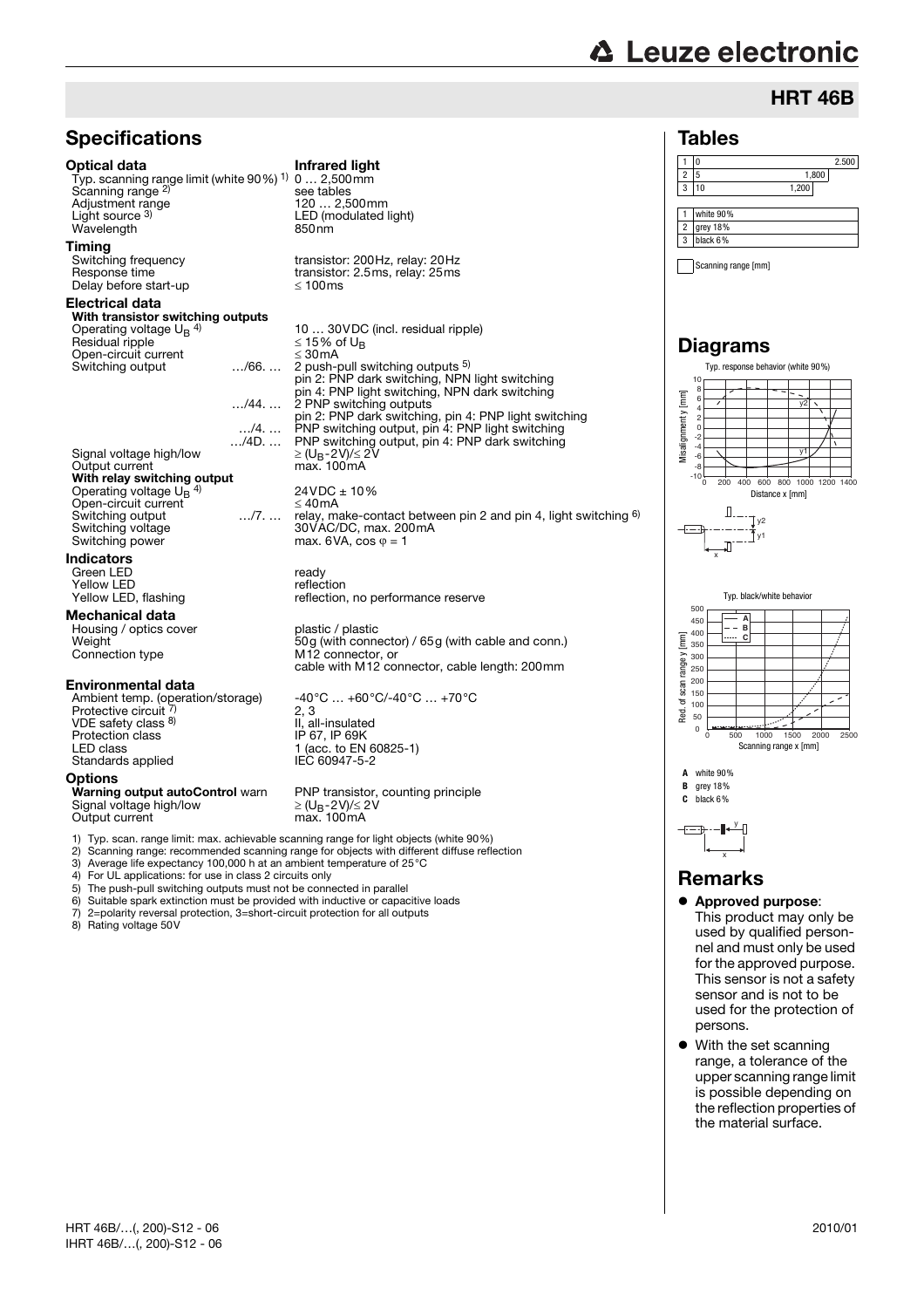## HRT 46B Diffuse reflection light scanner with background suppression

## Order guide

The sensors listed here are preferred types; current information at www.leuze.com.

|                                                                                        | <b>Designation</b>     | Part No.  |
|----------------------------------------------------------------------------------------|------------------------|-----------|
| With M12 connector                                                                     |                        |           |
| Complementary switching output                                                         | HRT 46B/66-S12         | 501 06547 |
| Warning output, display low performance reserve                                        | <b>IHRT 46B/4-S12</b>  | 501 06551 |
| Warning output, display low performance reserve                                        | <b>IHRT 46B/4D-S12</b> | 501 06552 |
| No contact with pin 2, direct connection to AS-interface I/O coupling modules possible | HRT 46B/4-S12          | 501 06549 |
| No contact with pin 2, direct connection to AS-interface I/O coupling modules possible | HRT 46B/4D-S12         | 501 06550 |
| Relay output, light switching                                                          | HRT 46B/7-S12          | 501 06562 |
| <b>Cable with M12 connector</b>                                                        |                        |           |
| Complementary switching output                                                         | HRT 46B/66, 200-S12    | 501 06548 |

# Type key

### **I HRT 46B/ 4D- 600F, 200- S12**

| <b>Operating principle</b>   |                                                                       |  |  |
|------------------------------|-----------------------------------------------------------------------|--|--|
| <b>HRT</b>                   | Infrared-light scanner with background suppression                    |  |  |
| <b>IHRT</b>                  | Infrared-light scanner with background suppression and warning output |  |  |
| <b>Series</b>                |                                                                       |  |  |
| 46B                          | 46B Series                                                            |  |  |
| <b>Switching output</b>      |                                                                       |  |  |
| /66                          | Complementary push-pull switching outputs                             |  |  |
| /44                          | Complementary PNP switching outputs                                   |  |  |
| /4                           | Pin 4 PNP switching output, pin 2 no contact or warning output        |  |  |
| /6                           | Pin 4 push-pull switching output, pin 2 no contact                    |  |  |
| /7                           | Relay, make-contact                                                   |  |  |
|                              | <b>Function characteristics</b>                                       |  |  |
| N/A                          | Pin 4 light switching; with push-pull, PNP light switching            |  |  |
| D                            | Inverted switching logic                                              |  |  |
| <b>Special function</b>      |                                                                       |  |  |
| $\cdot$ 1                    | Detection of objects between the rollers of a roller conveyor         |  |  |
|                              | <b>Product modifications</b>                                          |  |  |
| -xxxx                        | Scanning range in mm, only for preset sensors (only on request)       |  |  |
| F                            | Permanent setting (only on request)                                   |  |  |
| <b>Electrical connection</b> |                                                                       |  |  |
| N/A                          | Cable, standard length 2000 mm                                        |  |  |

**,200-S12** Cable, length 200 mm with M12 connector

**-S12** M12 connector